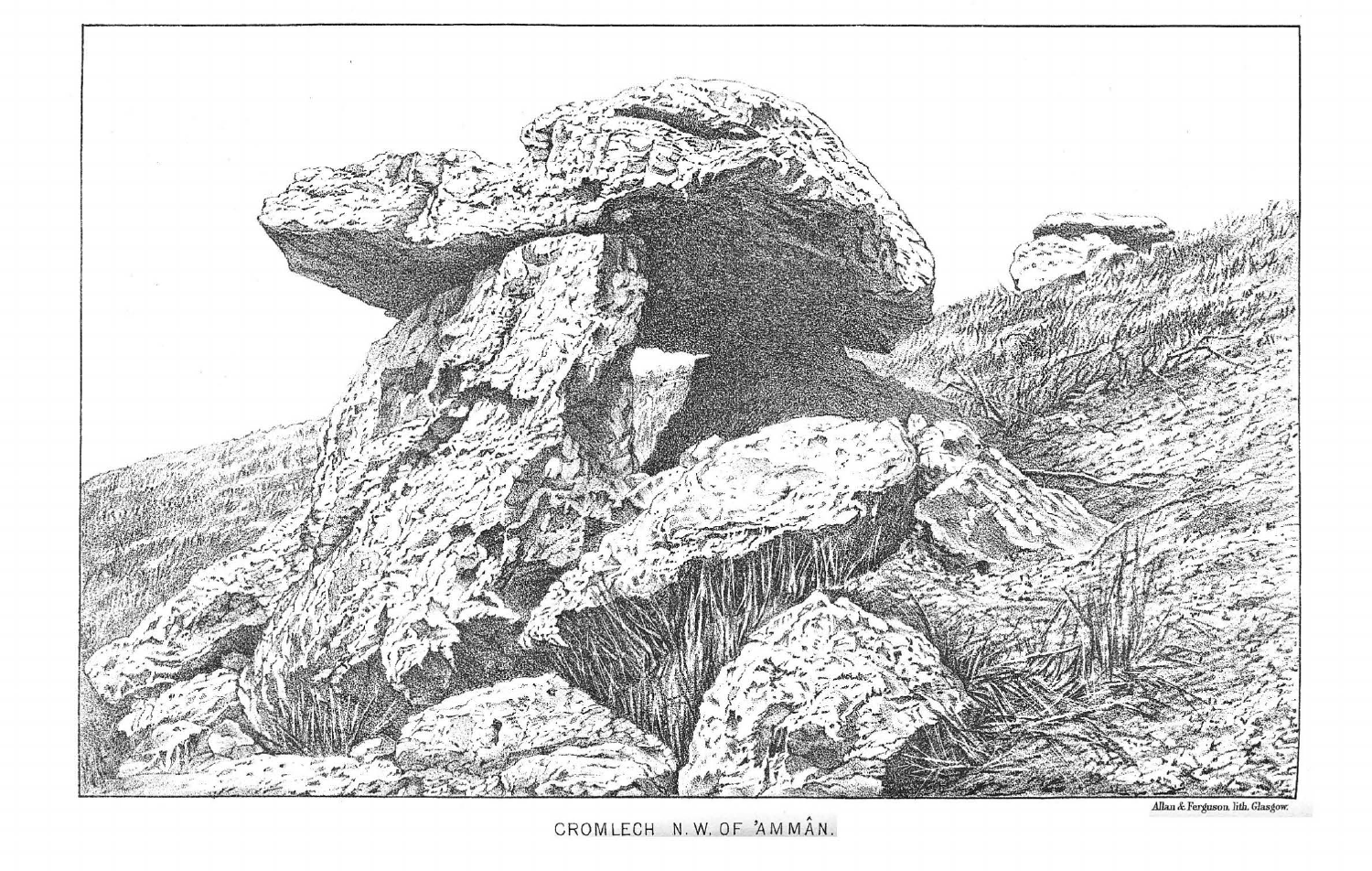### **THE**

# **PALESTINE EXPLORATION FUND**

## NOTES AND NEWS.

THE reports and letters which are published in this number of the *Quarterly Statement,* show the very great value of Captain Conder's campaign of 1881. The singular prehistoric monuments, some of which had already been examined by Messrs. Irby and Mangles, Canon Tristram, and Herr Schick, have now been examined, sketched, and planned in detail. They are found to be grouped intentionally, not scattered about without regard to order. The four great centres of these rude stone monuments are proposed by Captain Conder to be identified with places of no less Biblical importance than Bamoth Baal, Baal Peor, the " top of Baal Peor which looked towards Jeshimon," and the sanctuary of Baal Pear, in the Jordan Valley. If these identifications are accepted we may, indeed, in the Jordan Valley. If these identifications are accepted we may, indeed, congratulate ourselves upon the first fruits of our expedition. The report on Arab Folk Lore is a contribution to a branch of the subject which we have as yet only touched. The importance and interest of the architectural discovery made by Captain Conder at Amman may be gathered, not only from his own report, but from Professor Hayter Lewis's paper on the subject, reprinted by permission from the *Builder.* 

The examination of the tunnel at the Pool of Siloam, the plan and drawings, of the newly discovered church, and the note on the ancient monuments of Western Palestine, are the results of the winter residence of the party in Jerusalem.

It was announced in the January *Quarterly Statement,* that further progress with the survey had been stopped by the Turkish authorities on account of informality in the Firman. It was found necessary to apply to the Sultan for a new Firman, and this has been done for the Committee by Lord Dufferin, Ambassador at the Porte, whose interest in the work of the Society is gratefully acknowledged by the Committee. Captain Conder also travelled to Constanti· nople in order to place himself at his Excellency's orders. The result has been a promise that a Firman should be granted with permission to sketch, excavate, &c., within certain limits. Captain Conder has therefore returned to Jerusalem, in hopes that the Firman may be signed at an early date, and so permit the resumption of field operations. In the meantime, the survey party is being usefully employed in plotting the survey on paper and in various minor inquiries into matters of Biblical and archaeological interest.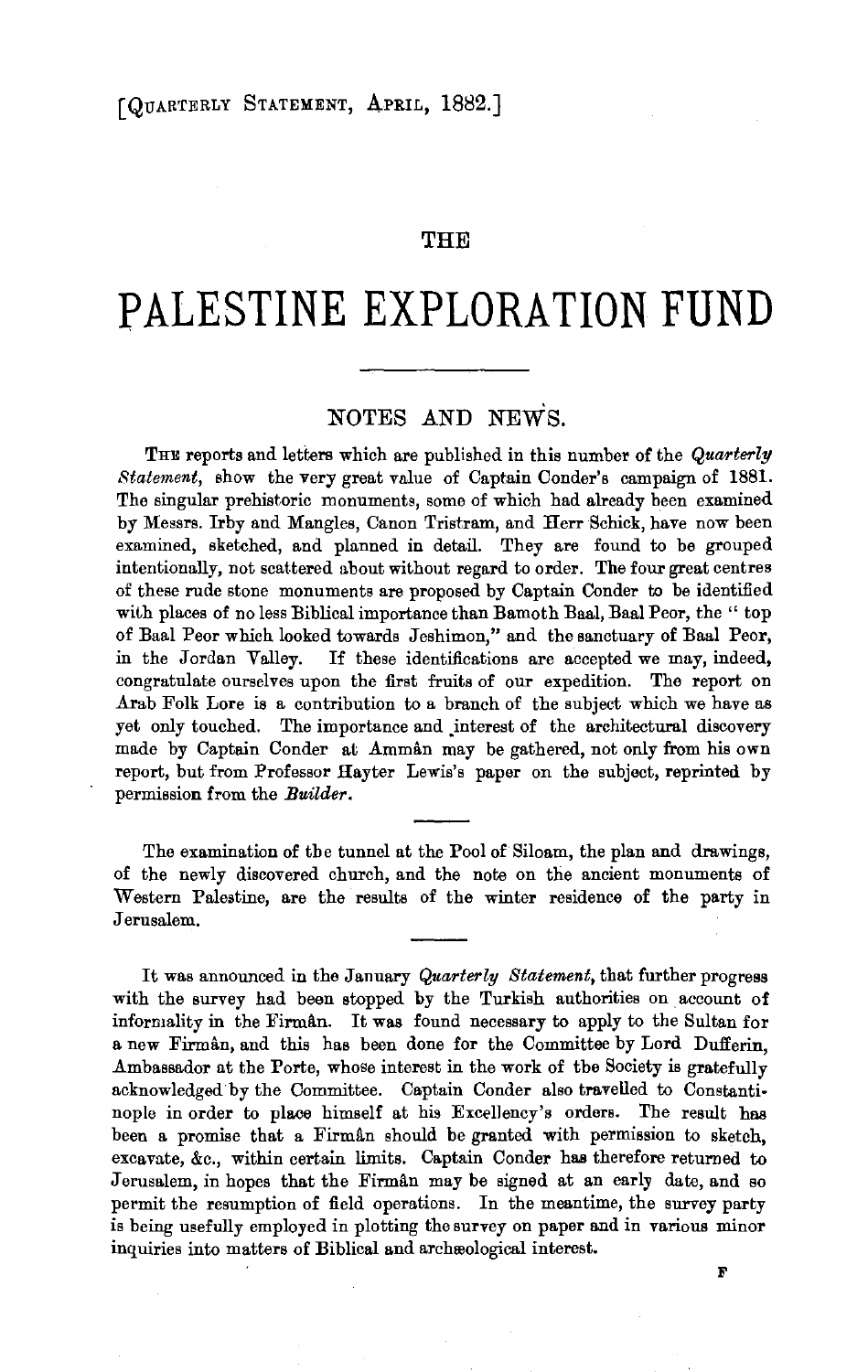As regards the publication of the various works in the Committee's hands, we take this opportunity of reporting that  $:$ --

- 1. The second volume of Memoirs will be sent out to subscribers in the second week in April.
- 2. Saunders' " Introduction to the Survey," is now ready.
- 3. The " Water Basin," edition of the reduced map, with the Sections, &c., is also ready.
- 4. The Old Testament map is already far advanced, and is expected in June.
- 5. The Index to the *Quarterly Statement* from the beginning is now ready, its price is *2s. 6d.,* including postage.

For those who have not yet had an opportunity of seeing the beautiful edition of the map called the " Water Basin" Edition, it may be well to explain that it differs from the former "Reduced Map" in having received certain additions. The most important of them is the marking out of the waterparting lines and the waterways, plains and highlands in colour, so as to show more clearly the conformation of the country, the lie of the hills, and the natural roads. This is done in colour. In addition, Mr. Saunders has drawn sections of the country, viz., one from east to west of Upper Galilee, and one of Lower Galilee, two from east to west of the Mountains of Judæa, and one from north to south. The map is like its predecessor, in six sheets and a portfolio.

### TREASURER'S STATEMENT.

The amount of subscriptions for the year 1881 fell short by £200 of the amount spent on the Expedition East of the Jordan. At the same time there was an increase of £1,000 on the subscriptions of 1880. It is hoped that the increase will continue, and that the subscriptions of 1882 may reach the sum of £3,500, which is required for the carrying on of the Society's work. The unpaid accounts at the end of the year amounted to *£778 5s.* lld., and the cash balance to £112 lls. *7d.;* but the latter should be increased by the sum of about £1,500 still owing to the Committee on account of the various editions of the Map and Memoirs.

The expenditure of £2,647 6s. 6d. on "Maps and Memoirs" account includes the first three volumes of the Memoirs, Saunders' "Introduction," and the engraving and editions of the reduced maps. It includes the sum of £100 for extra clerk's work. This, if transferred to" Management," would raise the expenditure under that heading to 13·28 per cent. of the whole.

The whole expenditure of  $£6,487$  2s. 8d. may be thus classified :-

| Exploration                          | $\cdot \cdot$        | $\ddot{\phantom{a}}$ | $\cdots$             | $\bullet$            | $40.51$ per cent. |           |
|--------------------------------------|----------------------|----------------------|----------------------|----------------------|-------------------|-----------|
| Maps and Memoirs                     |                      | $\ddot{\phantom{a}}$ | $\ddot{\phantom{0}}$ | $\ddot{\phantom{a}}$ | 40.81             | ,,        |
| Returned to Subscribers in Quarterly |                      |                      |                      |                      |                   |           |
| Statements                           |                      | $\ddot{\phantom{a}}$ | $\ddot{\phantom{a}}$ | $\cdot$ .            | 7.40              | $\bullet$ |
| Management                           | $\ddot{\phantom{a}}$ | $\ddot{\phantom{a}}$ | $\ddot{\phantom{a}}$ | $\ddot{\phantom{a}}$ | 11.28             | ,,        |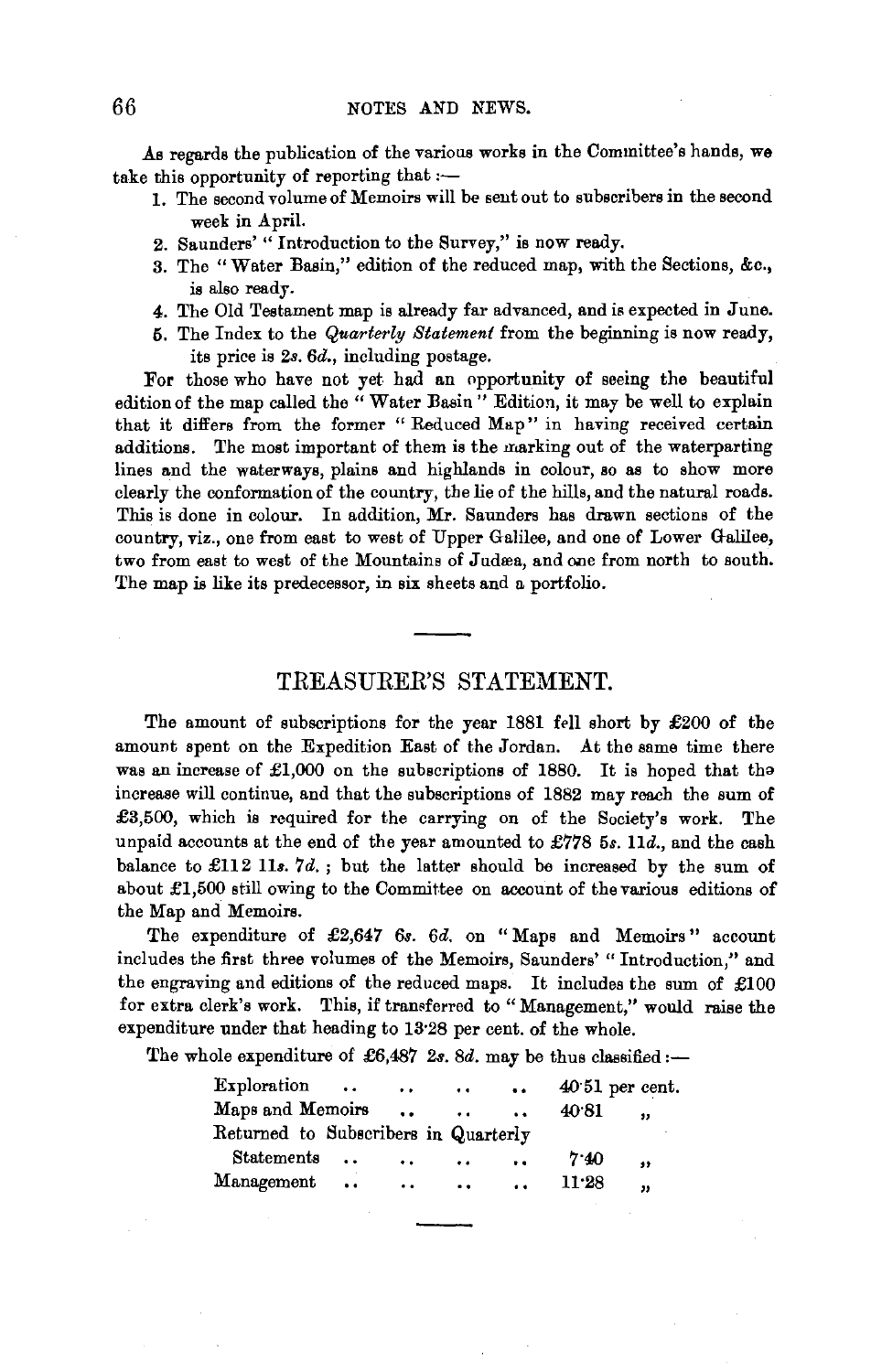## **BALANCE SHEET, 1881.**

| 1881.<br>Jan. 1. | Balance from 1880<br>Less unpaid account | $\ddot{\phantom{1}}$ | £<br>$1,365 \quad 4$<br>260 15 | $s$ .                | $d_{\cdot}$<br>- 1<br>- 3 | £          | s.    | d.   |
|------------------|------------------------------------------|----------------------|--------------------------------|----------------------|---------------------------|------------|-------|------|
|                  |                                          |                      |                                |                      |                           | 1,104      |       | 8 10 |
|                  | Subscriptions and Lectures               |                      |                                | $\ddot{\phantom{0}}$ |                           | 2,430 5 10 |       |      |
|                  | Publications<br>$\ddot{\phantom{0}}$     | $\cdot$              |                                | $\ddot{\phantom{0}}$ |                           | 144        | 6     | - 3  |
|                  | Photographs                              | $\ddot{\phantom{0}}$ | $\ddot{\phantom{0}}$           | $\cdot$ .            |                           |            | 18 10 | -11  |
|                  | Map and Memoirs                          | . .                  | $\ddot{\phantom{0}}$           | $\ddot{\phantom{0}}$ |                           | 2,123 15   |       | - 6  |
|                  | To unpaid accounts                       | ,,                   | ۰.                             | $\bullet$            |                           | 778        |       | 511  |
|                  |                                          |                      |                                |                      |                           | 6,599 13   |       | - 3  |

 $\sim$  .

|                                           |           |                      |                      |                      |                      |          | 8.    | d.       |
|-------------------------------------------|-----------|----------------------|----------------------|----------------------|----------------------|----------|-------|----------|
| Expenditure on the Survey                 |           |                      |                      | $\cdot$              |                      | 2,628 12 |       | 7        |
| Map and Memoirs                           |           |                      | $\cdot$ .            | $\ddot{\phantom{a}}$ | . .                  | 2.647    | - 6   | 6        |
| Rent                                      |           |                      | . .                  | $\ddot{\phantom{a}}$ |                      | 128      | -11   | $\bf{0}$ |
| Printing                                  |           | $\ddot{\phantom{0}}$ |                      |                      |                      | 398      | 5     |          |
| Advertising                               |           | $\ddot{\phantom{0}}$ | $\ddot{\phantom{0}}$ | . .                  |                      |          | 40 14 | 10       |
| Salaries and wages                        |           |                      |                      |                      |                      | 436      | 2     | 8        |
| Stationery, Office expenses, and Sundries |           |                      |                      |                      | . .                  |          | 70 18 | 0        |
| Postage                                   | $\cdot$ . | $\ddot{\phantom{0}}$ |                      |                      | $\ddot{\phantom{a}}$ | 136 11   |       | 0        |
| Balance                                   |           |                      |                      |                      |                      | 112 11   |       | 7        |
|                                           |           |                      |                      |                      |                      |          |       |          |
|                                           |           |                      |                      |                      |                      | 6,599    |       | 3        |
|                                           |           |                      |                      |                      |                      |          |       |          |

WALTER MORRISON *Hon. Treasurer .* 

 $\mathbb{S}^1$ 

....,